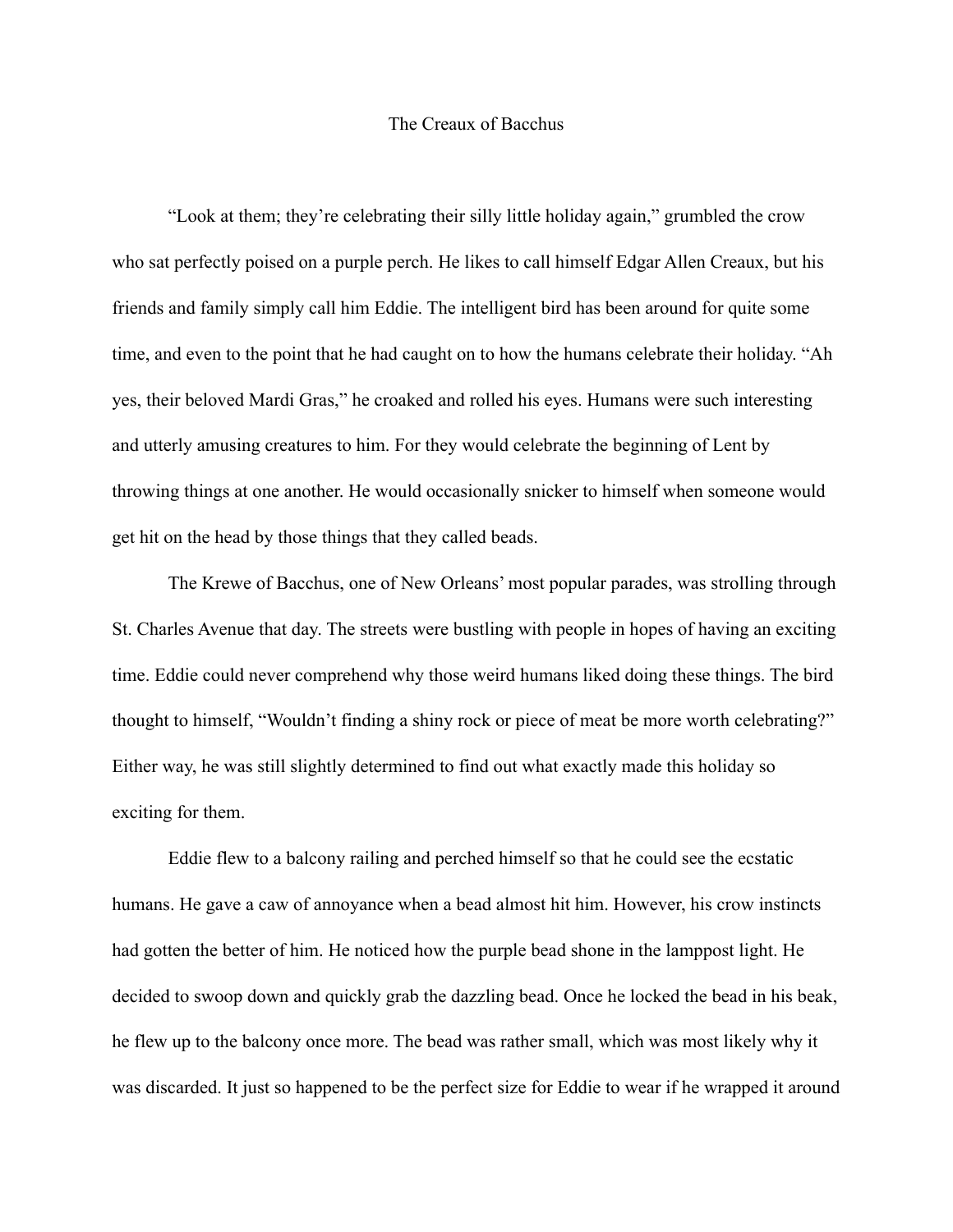his neck twice. He then flew down to a building with a glass window and checked his appearance, which he found to be quite flattering with the shiny bead atop his beautiful black feathers. He could feel his mood rising, and he even began to feel a bit more bold.

Once he was finished by the building, he wanted to see what else he could find. He could not believe his excitement about something that made him so miserable every year. Just then, he heard the crowds begin to yell "Glow sticks!"

Eddie turned around and saw thin, round sticks that were flying through the air. They were bizarre and ever so beautiful to Eddie. He knew he wanted one, so he set off to claim one in a hurry. Eddie could see that the humans were wearing the bigger ones around their necks and the smaller ones around their wrists. He found a small glow stick leaning on the lamppost, which he happily grabbed and put around his neck. Once the big moving contraption that the goodies were thrown from was gone, he could hear some music moving towards him. The fabulously dressed crow flew up to the balcony once more and perched himself so that he could see the band. Filled with joy, the bird sang along with his enthusiastic caws.

Pretty soon, Eddie saw something else drop to the ground. As he glanced around to see what it was, a glorious scent filled his nostrils. The sweet, savory scent took him by the tongue and lead him to a spot by the humans. After swooping down to the pavement, the bird found himself by a bit of food. It smelled sweet with hints of sugary cinnamon with drizzles of white icing.

"Oh no! I dropped my king cake," whined a little boy.

"So that must be what this scrumptious-looking dessert is called," Eddie thought. The boy then ran off to go grab another piece. Eddie took this as his opportunity to snatch a few bites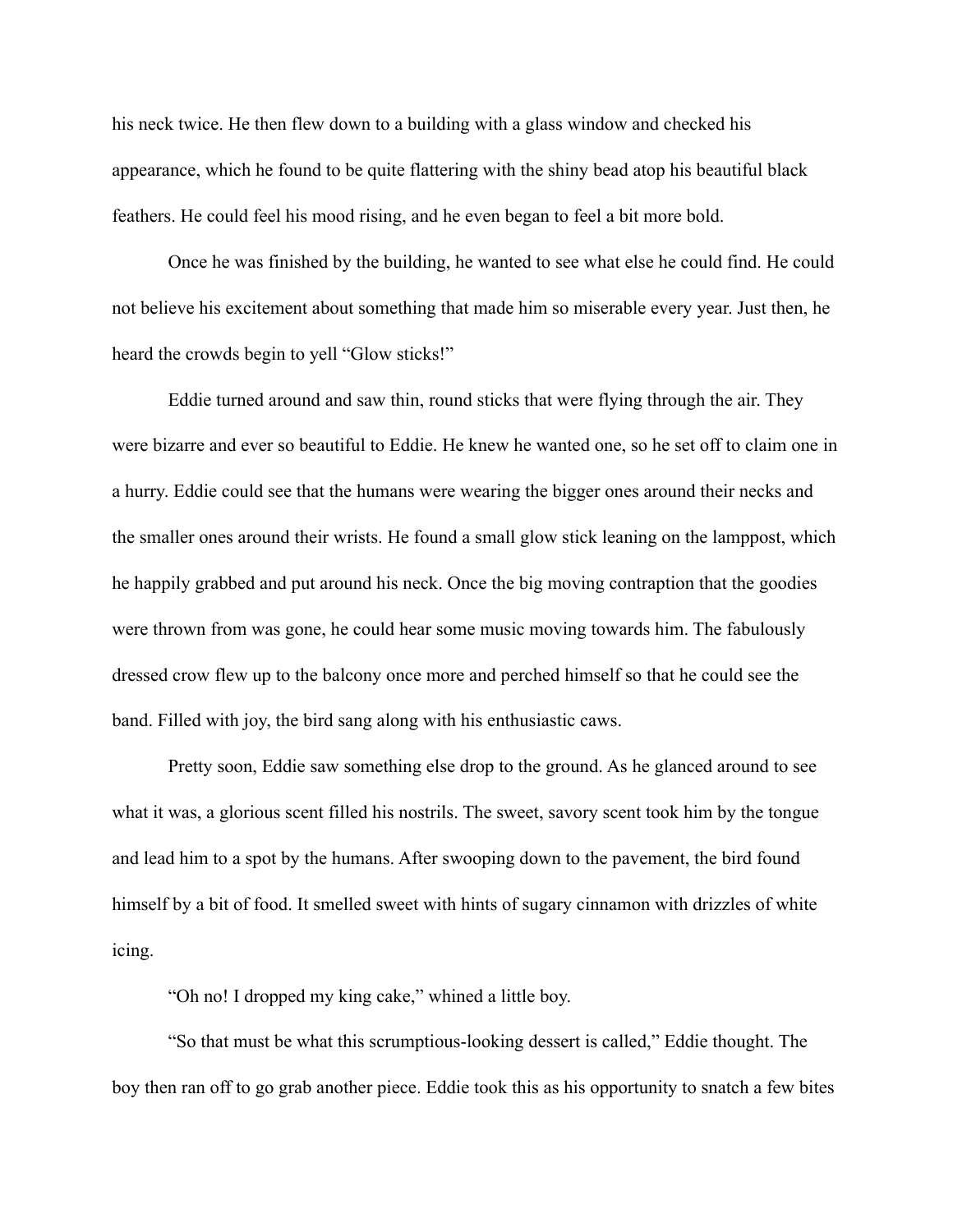or maybe even claim the entire thing for himself, seeing that no one else wanted it. As he took his first bite, a burst of enchanted flavor entered his beak, leaving him overjoyed and in absolute awe of this exquisite treat. How could the humans keep this all to themselves! He scarfed the rest of the cake down and continued on his journey for Mardi Gras goodies.

Eddie then heard a child yell, "Another float!" whilst pointing towards the big contraption.

 "So that's what they must be called," the bird thought to himself. This one was huge, and it had three floats combined into one.

The father of the child said, "Yeah, it's the Baccagator, kiddo!" Eddie was able to see the big alligator head getting closer to the crowds. It frightened him for a moment because he could see its head moving and smoke coming out of his nostrils. He knew that alligators could not possibly grow to be this large, so he found his courage once more and flew over to its head. The bird landed on the top of the gator's nose and listened to the people's joyful howls.

Eddie then hopped over towards one of the humans, who was throwing the beads and other goodies to the crowds. He was dressed in green and had on a mask and alligator hat. The bold bird perched himself next to the man and watched him throw the beads. The man took notice of the strangely dressed bird and handed him a bead, to which Eddie gratefully accepted. The bird then took off and dropped the bead for one of the humans to catch. He flew back to the float and kept dropping different goodies like doubloons, stuffed animals, light-up wands, and more for the people. Pretty soon, he finally understood why this holiday was exciting for the humans.